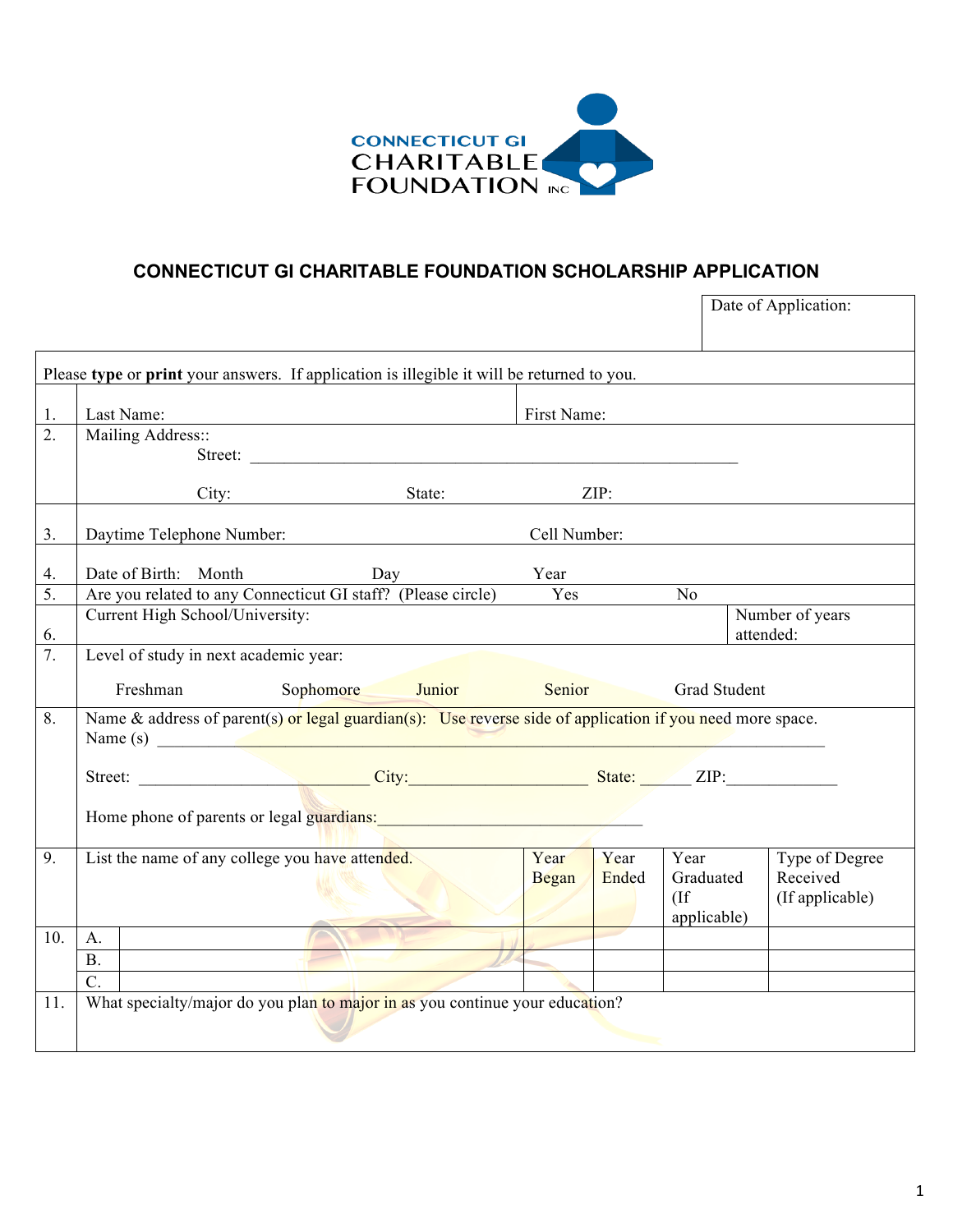| List your academic honors, awards and membership activities while in high school: |
|-----------------------------------------------------------------------------------|
|                                                                                   |
|                                                                                   |
|                                                                                   |
|                                                                                   |
|                                                                                   |
|                                                                                   |
|                                                                                   |
|                                                                                   |

| 13. | List your community service activities, hobbies, outside interests, and extracurricular activities: |  |  |  |
|-----|-----------------------------------------------------------------------------------------------------|--|--|--|
|     |                                                                                                     |  |  |  |
|     |                                                                                                     |  |  |  |
|     |                                                                                                     |  |  |  |
|     |                                                                                                     |  |  |  |
|     |                                                                                                     |  |  |  |
|     |                                                                                                     |  |  |  |
|     |                                                                                                     |  |  |  |
|     |                                                                                                     |  |  |  |
|     |                                                                                                     |  |  |  |

| 14. | <b>Personal Essay</b>                                                                                               |  |  |  |
|-----|---------------------------------------------------------------------------------------------------------------------|--|--|--|
|     | Please answer the following question:                                                                               |  |  |  |
|     | Based on your own experience, what advice would you give others living with GI or liver conditions?                 |  |  |  |
|     | This question must be at least 1-2 pages, typed, double-spaced, and 12 pt / Time New Roman font. Please ensure your |  |  |  |
|     | essay contains no grammatical errors.                                                                               |  |  |  |
|     |                                                                                                                     |  |  |  |

| 15.      | A. The following Yes/No items must be attached to this application in order for the application to qualify to be      |                |                                                                                                           |  |
|----------|-----------------------------------------------------------------------------------------------------------------------|----------------|-----------------------------------------------------------------------------------------------------------|--|
|          | reviewed by the scholarship committee.                                                                                |                |                                                                                                           |  |
|          | B. Your application will not be considered if the Yes/No items are not attached to this application. (No exceptions.) |                |                                                                                                           |  |
|          | C. Circle "YES" or "NO" to be sure you have attached each item as required.                                           |                |                                                                                                           |  |
|          | D. The picture request is optional and your application will be reviewed if submitted without a picture.              |                |                                                                                                           |  |
|          |                                                                                                                       |                |                                                                                                           |  |
|          | <b>YES</b>                                                                                                            | N <sub>O</sub> | <b>Completed application.</b> All questions are answered completely.                                      |  |
|          |                                                                                                                       |                |                                                                                                           |  |
|          | <b>YES</b>                                                                                                            | NO.            | Most recent official high school/college transcripts. Photocopies of your transcript are acceptable, if   |  |
|          | transcript is signed by a guidance counselor or principal.                                                            |                |                                                                                                           |  |
|          | <b>YES</b><br>NO.                                                                                                     |                | <b>Personal Essay.</b> Must be at least 1-2 pages, typed, double-spaced, and 12 pt / Time New Roman font. |  |
|          |                                                                                                                       |                | Please ensure your essay contains no grammatical errors.                                                  |  |
|          | Yes                                                                                                                   | No.            | <b>Proof of diagnosis form</b>                                                                            |  |
|          | Yes                                                                                                                   | No             | Two letters of recommendation                                                                             |  |
| Optional |                                                                                                                       |                | <b>Picture of Applicant</b>                                                                               |  |